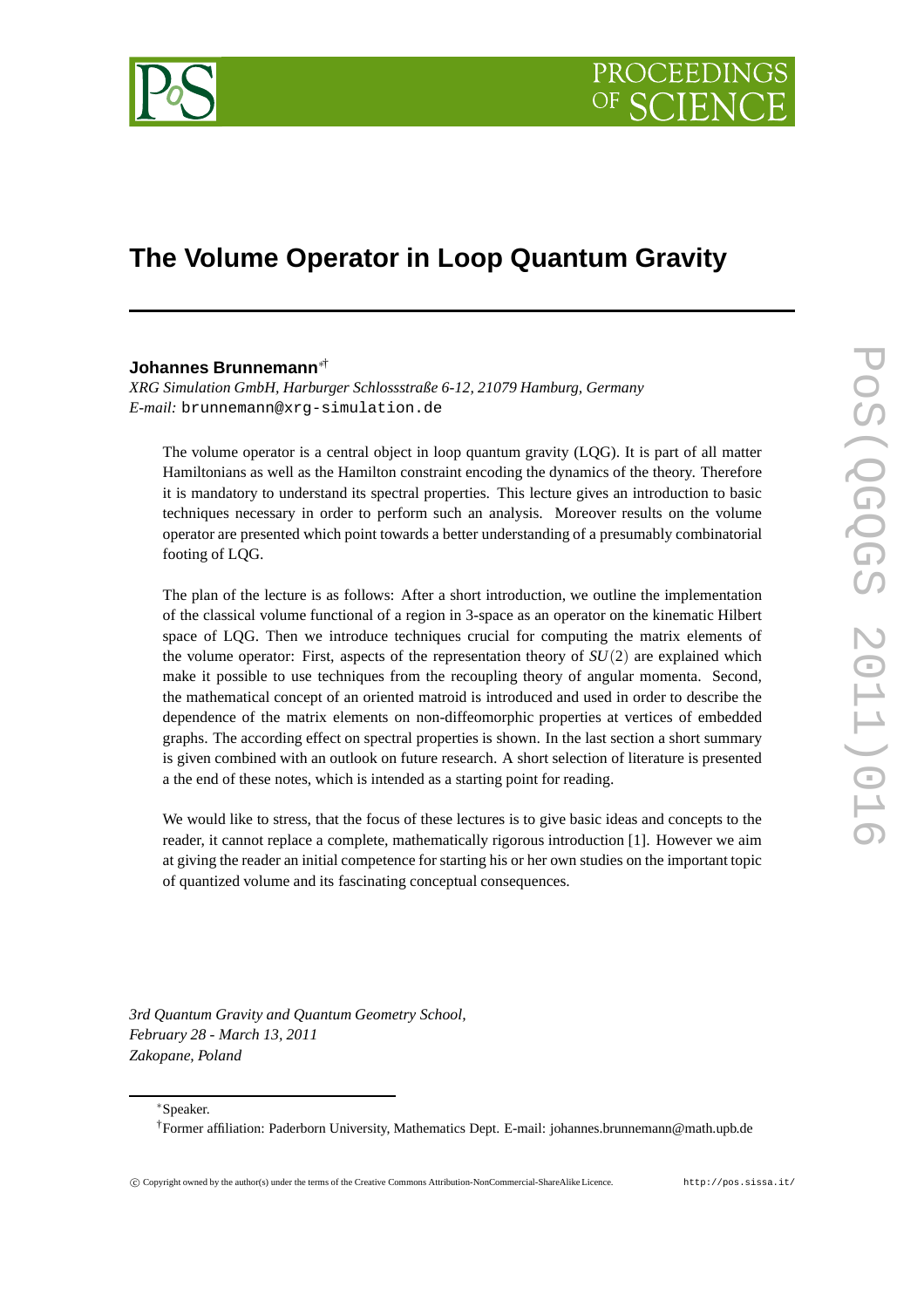## **1. Motivation – Why Quantized Volume?**

The classical starting point for the construction of loop quantum gravity (LQG) is the initial value formulation of general relativity. Four dimensional spacetime  $\mathfrak{M}$  is foliated into three dimensional spatial Cauchy hypersurfaces  $\Sigma_t$  parametrized by the time parameter  $t \in \mathbb{R}$ . Then, on each  $\Sigma_t$  it can be shown that the validity of Einstein's equations on  $\mathfrak{M}$  is equivalent to imposing three so called spatial diffeomorphism constraints  $C_a(x)$  (here  $a, \ldots, d = 1, 2, 3$  denote spatial coordinates,  $i, \ldots, n = 1, 2, 3$  denote coordinates on the Lie algebra  $su(2)$ ) and the Hamilton constraint  $C(x)$  at each  $x \in \Sigma_t$ . The formulation of the theory in terms of Ashtekar variables furthermore introduces the Gauss constraints  $\mathcal{G}_i(x)$ . According to this procedure the 3-metric *q* and the extrinsic curvature *K* on  $\Sigma_t$  are induced from the 4-metric *g* on  $\mathfrak{M}$ . In order to construct a quantum theory of gravity, classical differential geometric objects have to be turned into operators. For this, the quantum version of the volume functional *V*<sup>*R*</sup> of a region  $R \subseteq \Sigma$ <sup>*t*</sup>

$$
V_R = \int\limits_R \sqrt{\det q}(x) d^3 x \tag{1.1}
$$

is a central object: It associates a volume to spatial regions and occurs in all matter Hamiltonians [1]. Even more, the Hamilton constraint encoding the dynamics of LQG crucially depends on it. In de-parametrized models the volume expression itself becomes part of physical quantities [10].

In this lecture, I will only discuss the original approach to the volume operator as proposed by [4, 5, 6]. However due to its importance there are also alternative approaches: see the lectures on spinfoams and loop quantum cosmology as well as for example [12, 13, 11].

## **2. Regularization and Implementation on the Kinematic Hilbert Space**  $\mathscr{H}_0$

Choosing a coordinate chart on  $\Sigma_t$ , one gets for every  $x \in \Sigma_t$  the components  $q_{ab}(x) = e_a^i(x)e_b^j$  $\delta$ <sub>*b*</sub>
(*x*) $\delta$ <sub>*b*</sub><sub>*j*</sub> of the 3-metric and  $K_{ab}(x) = K_a^i(x)e_b^j$  $b<sub>i</sub>(x)\delta<sub>ij</sub>$  of the extrinsic curvature. Here  $e_a^i(x)$  is a local triad,  $K_a^i(x) = \beta^{-1}(A_a^i(x) - \Gamma_a^i(x))$  and  $\delta_{ij}$  is the Cartan-Killing metric on  $su(2)$ . In the latter expression  $\beta$  is the Barbero Immirzi parameter, which is chosen to be arbitrary real, but non zero. We will set it to 1 for convenience here and use Einstein's sum convention. Also we will drop the x- and t-dependence.  $A_a^i$  is the Ashtekar connection,  $\Gamma_a^i$  the spin connection resulting from the 3-metric *q*. Introducing densitized triads  $E_i^a = \sqrt{\det q} e_i^a$  ( $e_i^a$  denotes the inverse triad) (1.1) can be rewritten as

$$
V_R = \int_R d^3x \sqrt{\frac{1}{3!} \left| \varepsilon_{abc} \varepsilon^{ijk} E_i^a(x) E_j^b(x) E_k^c(x) \right|} =: \int_R d^3x \sqrt{\left| q(x) \right|} \quad , \tag{2.1}
$$

where  $\varepsilon^{ijk}$ ,  $\varepsilon_{abc}$  are the total antisymmetric tensors ( $\varepsilon^{123} = 1$ ,  $\varepsilon^{213} = -1$  etc.). We have already seen in the the introductory lectures on LQG, how the densitized triads  $E_i^a$  can be regularized and turned into flux operators  $\widehat{E}_S^i$  as illustrated in figure 1.

A similar regularization procedure can be applied in order to promote (2.1) to an operator acting on a spin network function  $T_{\gamma}(A)$  ( $\gamma$  a graph embedded into  $\Sigma$ ,  $A \in \overline{\mathscr{A}}$  a generalized connection) contained in the kinematic Hilbert space  $\mathcal{H}_0$ . Starting point for the regularization is a choice of coordinate charts covering Σ. Then one introduces a cell decomposition of Σ into cubes  $c_I^{(L)}$  $I$ <sup>L</sup> of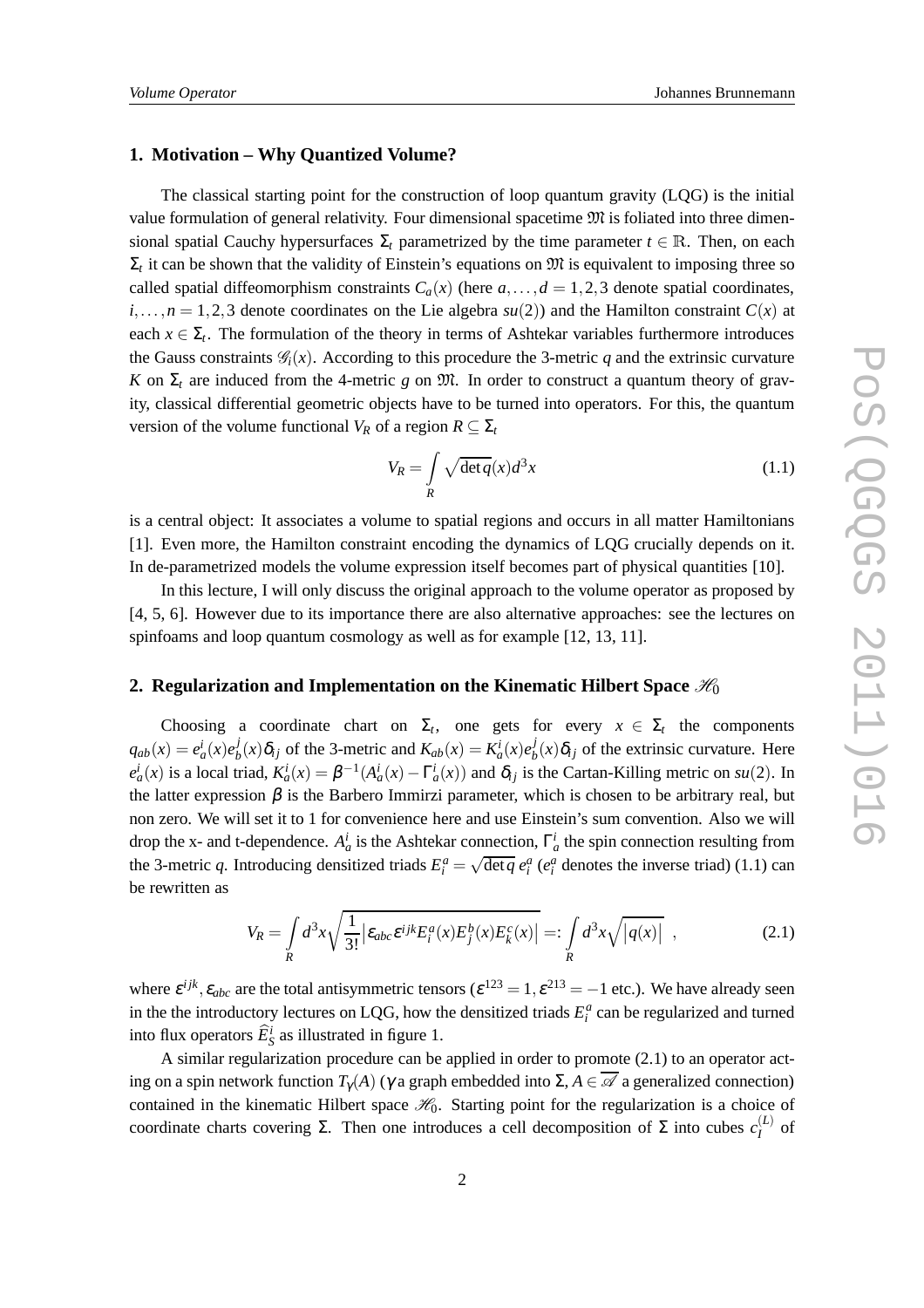coordinate edge length *L*, such that inside each cube there is at most one vertex *v* of  $\gamma$ . Then the integral  $\int_R$  decomposes into a sum over cube integrals  $\sum_l \int_{c_l^{(L)}}$ . At each vertex *v* we can w.l.o.g. choose all edges to be outgoing from *v*, because reorientation of edges corresponds to a unitary transformation on  $\mathcal{H}_0$ , which leaves the spectrum of any operator invariant. In the center of cubes  $c_I^{(L)}$  $I_I^{(L)}$  containing a vertex *v* we have for every edge triple  $e_I, e_J, e_K$  intersecting at *v* the configuration shown in figure 2.





**Figure 1:** Action of  $E_S^i = \int_S d^2s \, n_s^a(s) \, E_a^i(s)$ on a single edge spin network function *fe*:  $\hat{E}_S^i f_e = \varepsilon(\dot{\mathbf{e}}, \mathbf{n}_S) R_e^i f_e$ .  $R_e^i$  is the right invariant vector field acting on the copy of *SU*(2) associated to *e*. Moreover  $\varepsilon(\dot{\mathbf{e}}, \mathbf{n}_S) = \text{sgn}(n_S^a \dot{e}_a)$  denotes the relative orientation of surface normal  $\mathbf{n}_S$  and edge tangent  $\dot{\mathbf{e}}$ .

**Figure 2:** Regularization scheme of the classical volume expression by a cubic cell decomposition of Σ*<sup>t</sup>* due to [5]: The center of a cube  $c_I^{(L)}$ *I* contains a vertex v. The figure only shows one octant of the cube  $c_I^{(L)}$ .

This results in an action

$$
\left(\int_{c_I^{(L)}} \widehat{\sqrt{|q(x)|}}\right) T_\gamma(A) = \sum_{e_I \cap e_J \cap e_K = \nu} \sqrt{|Z \cdot \widehat{q}|} (\nu) T_\gamma(A) \tag{2.2}
$$

where *Z* is a constant given by  $Z = \text{i} C_{reg} \ell_p^6 \beta^3$ . Here the Planck length  $\ell_p$ , the Immirzi parameter  $\beta \in \mathbb{R}$  and  $C_{\text{reg}}$ , a regularization constant (from averaging over all cube orientations) occur. The latter was found in [9] to be  $\frac{1}{48}$ . In the sequel we will set  $Z = 1$  for simplicity. Moreover

$$
\widehat{q}(v) T_{\gamma}(A) := \left( \varepsilon_{abc} \varepsilon_{ijk} \ \varepsilon(e_I, \mathbf{n}_{S_a}) \ \varepsilon(e_J, \mathbf{n}_{S_b}) \ \varepsilon(e_K, \mathbf{n}_{S_c}) \ R_{e_I}^i \ R_{e_J}^j \ R_{e_K}^k \right) T_{\gamma}(A)
$$
\n
$$
=: \left( \varepsilon_{ijk} \ \varepsilon(IJK) \ R_{e_I}^i \ R_{e_J}^j \ R_{e_K}^k \right) T_{\gamma}(A)
$$
\n
$$
=: \left( \varepsilon(IJK) \ \widehat{q}_{IJK} \right) T_{\gamma}(A) \ . \tag{2.3}
$$

Here  $\varepsilon( IJK) = \text{sgn}(\text{det}(\dot{\mathbf{e}}_I, \dot{\mathbf{e}}_J, \dot{\mathbf{e}}_K))$ , denotes the relative orientation of the edge tangents at *v*. By the Peter-Weyl theorem, every  $T_{\gamma}(A)$  can be written in terms of products of representation matrix element functions  $[\pi_j(h_e)]_{mn}$  (here  $j = 0, \frac{1}{2}$ )  $\frac{1}{2}$ , 1,... denotes the weight of the 2*j* + 1 dimensional irreducible representation  $\pi(\cdot)$  of  $SU(2)$ ,  $h_e = h_e(A) \in SU(2)_e$  is the parallel transport of the Ashtekar connection  $A_a^i$  along an edge  $e \subset \Sigma$ ,  $m, n = -j, -j + 1, \ldots, j - 1, j$  are matrix indices). The right invariant vector fields  $R_e^i$  only act non-trivially on the copy  $SU(2)_e$ , labelled by the edge *e*. Consequently Leibnitz' rule for derivatives gives the total local volume action as a sum over all possible triples. The fact that inside a cube  $c_l^{(L)}$  $\hat{q}_{IJK}$  is non trivial at the vertex *v* only follows from its antisymmetry: It only acts as a derivation non-trivially at a point, if all edge labels are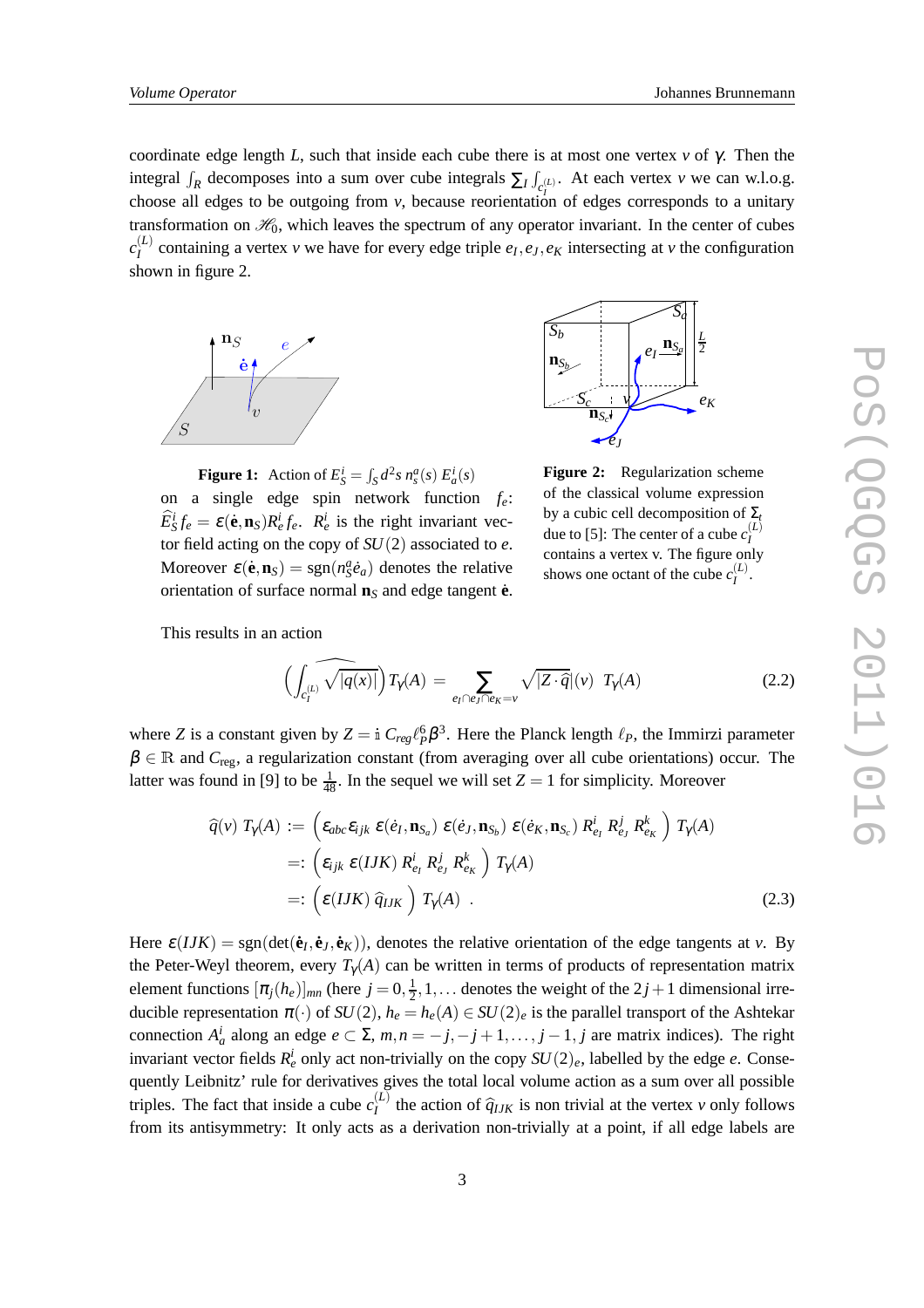mutually different. This condition is only fulfilled in a point, where at least 3 edges intersect, that is a vertex. Hence in the regularization procedure above the limit  $L \rightarrow 0$  can be taken without problems, because in the sum over all cubes only a finite number of terms gives a non zero contribution. Moreover the choice of cell decomposition and coordinates is irrelevant for the result. Finally we can write the total action of the volume operator on a spin network function as

$$
\widehat{V}_RT_\gamma(A) = \left[ \sum_{v \in V(\gamma)} \sqrt{\left| \sum_{e_I \cap e_J \cap e_K = v} \varepsilon(IJK) \, \widehat{q}_{IJK} \right|} \right] T_\gamma(A) \,. \tag{2.4}
$$

As can be shown [6],  $\hat{V}_R$  is compatible to the projective structure of the kinematic Hilbert space  $\mathcal{H}_0$ , that is  $\hat{V}_R$  is cylindrically consistent. The square root in (2.4) has now to be understood in terms of operators: one has to find an eigenbasis in which the operator  $|\sum_{e_I \cap e_I \cap e_K=v} \varepsilon(IJK) \hat{q}_{IJK}|$  is diagonal and then to take the square root in the sense of a matrix function. We see, that the action of  $\widehat{V}_R$ decays into local actions at single vertices. Hence in order to analyze its action on a cylindrical function  $T_{\gamma}(A)$  supported on an arbitrary embedded graph  $\gamma$  it is sufficient to restrict our analysis to single vertices.

**Alternative regularization.** By a slightly different procedure [4] one obtains an expression  $\hat{q}(v)T_\gamma \propto \sum_{e_I \cap e_J \cap e_K = v} \sqrt{|\hat{q}_{IJK}|}$ . The two operators are structurally similar, but their properties differ for (gauge invariant) vertices with more than (4) 3 edges. There is no dependence on the signs  $\varepsilon(IJK)$ : the volume in the regularization of [4] scales with the valence. This may lead to difficulties if one wants to consider vertices with infinitely many edges. The absence of sign factors was also found to lead to inconsistencies, if one wants the volume operator to be consistent with the flux operator in the sense of [9]: Regarding the volume as fundamental, one can use the the classical expressions  $e_b^j \propto \{A_a^i, V_R\}$ ,  $E_i^a = \sqrt{\det q}e_i^a = \frac{1}{2}$  $\frac{1}{2}$ **ε**<sub>ijk</sub>ε<sup>abc</sup>e<sup>*j*</sup><sub>b</sub></sub>  $\partial_b^j e_c^k$ , in order to define an alternative flux operator. It was found in [9], that only the sign dependent version of  $\hat{V}_R$  leads to a consistent (in the sense that the flux operators coincide) construction. Also in the implementation of the Hamilton constraint as an operator the sign dependence seems to be crucial [1], in order to cancel contributions from planar 3-valent vertices in the regularization procedure [1].

For these reasons we will consider the sign dependent version of the volume due to Ashtekar and Lewandowski [5] in this lecture.

## **3. Evaluation of Matrix Elements**

In order to perform the spectral analysis of  $\hat{V}_R$  in (2.4) one has to find an explicit formula for the matrix elements of the operators  $\hat{q}_{IJK}$  as well as to handle the sign factors  $\varepsilon(IJK)$  in full generality.

## **3.1 Matrix Elements for**  $\hat{q}_{IJK}$ **: Representation Theory**

In order to analyze  $\hat{q}_{IJK}$  one can use the correspondence matrix element functions  $[\pi_i(h_e)]_{mn}$ of irreducible representations of  $SU(2)$  to states  $|j,m;n\rangle$  of an abstract angular momentum system [6]. We have  $\sqrt{2j+1} [\pi_j(h_e)]_{mn} \equiv \langle h_e | j, m ; n \rangle_e$  and the action of right invariant vectorfields  $R_{e_i}^i$ on spin network functions then corresponds to the action of angular momentum operators  $J_{e_I}^i$  on the angular momentum states well known from quantum mechanics. In this correspondence, a spin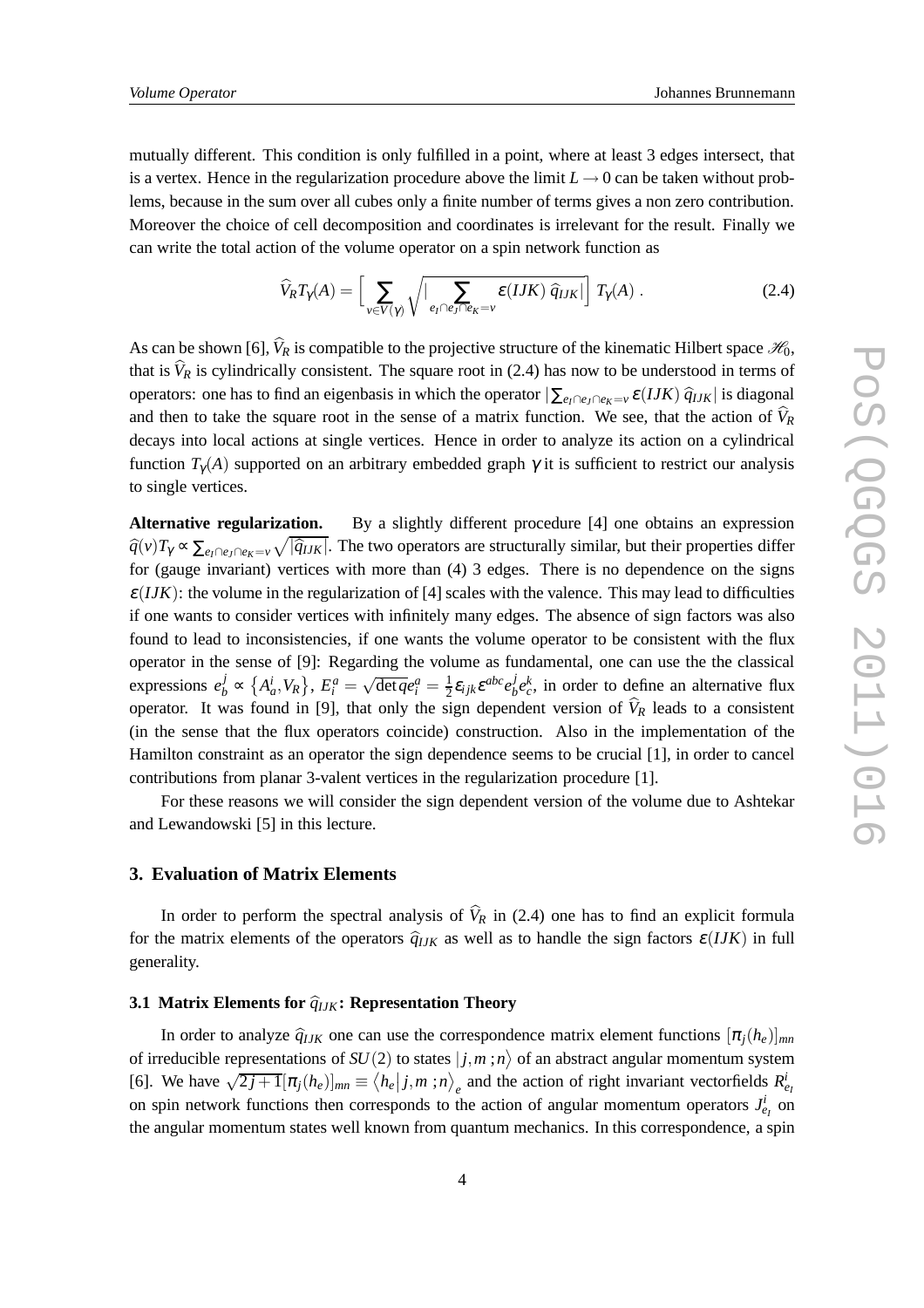network function at a given  $N_v$ -valent vertex v can be written as  $T_{v j m n}$  $(A) = \bigotimes_{k=1}^{N_v} \langle A | j_k, m_k ; n_k \rangle$ , which is also called the tensor basis of the kinematic Hilbert space  $\mathcal{H}_0$  at *v*. As is well known, the tensor product of two  $SU(2)$  irreducible representations of weight  $j_1, j_2$  can be decomposed into a direct sum of irreducible representations with weights  $a_2 = |j_1 - j_2|, \ldots, j_1 + j_2$ . In this way a tensor basis function containing  $N_\nu$  irreducible representations can be successively decomposed as shown in figure 3.



**Figure 3:** Tensor basis (left) and recoupling basis (right) as equivalent description.

The result is called a recoupling scheme  $T_{v\vec{a}JM\vec{f}\vec{n}}(A) = \langle A| \vec{a}_{12} J M; \vec{j} \vec{n} \rangle$  at the vertex *v* and can be explicitly computed using Clebsch Gordan coefficients from the recoupling theory of angular momentum. Here  $\vec{a}_{12} = (a_2, a_3, \dots, a_{N_v-1})$  is a vector of intermediate recoupling weights, *J* is the total angular momentum and the subscript 12 denotes the fact that  $j_1, j_2$  are coupled first. Moreover  $M = \sum_{k=1}^{N_v} m_k$  and  $\vec{n}$  is as before and used in order to connect  $T_{v\vec{j}\vec{m}\vec{n}}(A)$  at different vertices of the graph γ. In this formalism the gauge invariant subspace  $\mathcal{H}_{Gauss} \subset \mathcal{H}_0$  can be easily computed: by construction the recoupling schemes with  $J = 0$  fulfill the Gauss constraints  $\mathscr{G}_i(v)$ . Notice that the labelling of edges is arbitrary. Indeed, different recoupling orders, that is different labellings of edges, are connected by unitary transformations due to unitarity of the Clebsch Gordan coefficients. In the recoupling basis, the operator  $\hat{q}(V)$  of (2.3) can be explicitly evaluated using the fact that  $\hat{q}_{IJK} = \varepsilon_{ijk} J_{e_I}^i J_{e_J}^j J_{e_K}^k = \frac{1}{4} [(J_{IJ})^2, (J_{JK})^2]$ , where  $J_{IJ}^i := J_I^i + J_J^i$  and  $(J_{IJ})^2 |\vec{a}_{IJ} J M; \vec{n}\rangle = a_{IJ} (a_{IJ} +$  $1|\vec{a}_{IJ}J\vec{M}; \vec{n}\rangle$  is diagonal on a recoupling scheme, in which the representations  $j_I, j_J$  are coupled first [8]. As a consequence, the matrix elements of (2.3) can be explicitly evaluated. For a fixed choice of recoupling scheme basis for the gauge invariant Hilbert space  $\mathcal{H}_{\text{Gauss}}$  the operator  $\hat{q}(v)$ can be represented as a sum of Hermitian matrices with varying pre-factors<sup>1</sup>.

$$
\widehat{q}(v) \propto \left| \sum_{I,J,K < N_v} \sigma(IJK) \widehat{q}_{IJK} \right| \tag{3.1}
$$

where  $\sigma(IJK) = \varepsilon(IIK) - \varepsilon(JKN_v) + \varepsilon(IKN_v) - \varepsilon(IJN_v)$ , with  $-4 < \sigma(IIK) < 4$ . For the 4-vertex a formula for the matrix elements was published in [7]. A general formula for the elements of the matrices  $\hat{q}_{IJK}$  can be found in [8].

**Gauge invariant 4 vertex.** Equation (3.1) already suffices to analyze the volume spectrum at 4valent gauge invariant vertices: For  $N_v = 4$  only a single matrix  $\hat{q}_{123}$  needs to be computed, the sign factor  $\sigma(123)$  only gives an overall scaling of the spectrum. Beside a numerical analysis [8, 14] one can analytically compute the subspace  $kern(\widehat{V}) \subset \mathcal{H}_{\text{Gauss}}$  for the eigenvalue 0. Moreover one finds that for a given vertex *v* the spectrum of  $\hat{V}$  is non degenerate. The spectrum possesses a smallest non zero eigenvalue  $\lambda_{\min} \geq \ell_P^3 \sqrt{|Z \sigma(123)| j_{\max}}$ , where  $j_{\max} = \max_{K=1...N_v} \{j_K\}$ . For the largest eigenvalue one finds  $\lambda_{\text{max}} \propto (j_{\text{max}})^{3/2}$ .

<sup>&</sup>lt;sup>1</sup>In case of gauge invariance we have *J* = 0 and hence  $J_{e_{N_v}}^i = -\sum_{K=1}^{N_v} J_{e_K}$ .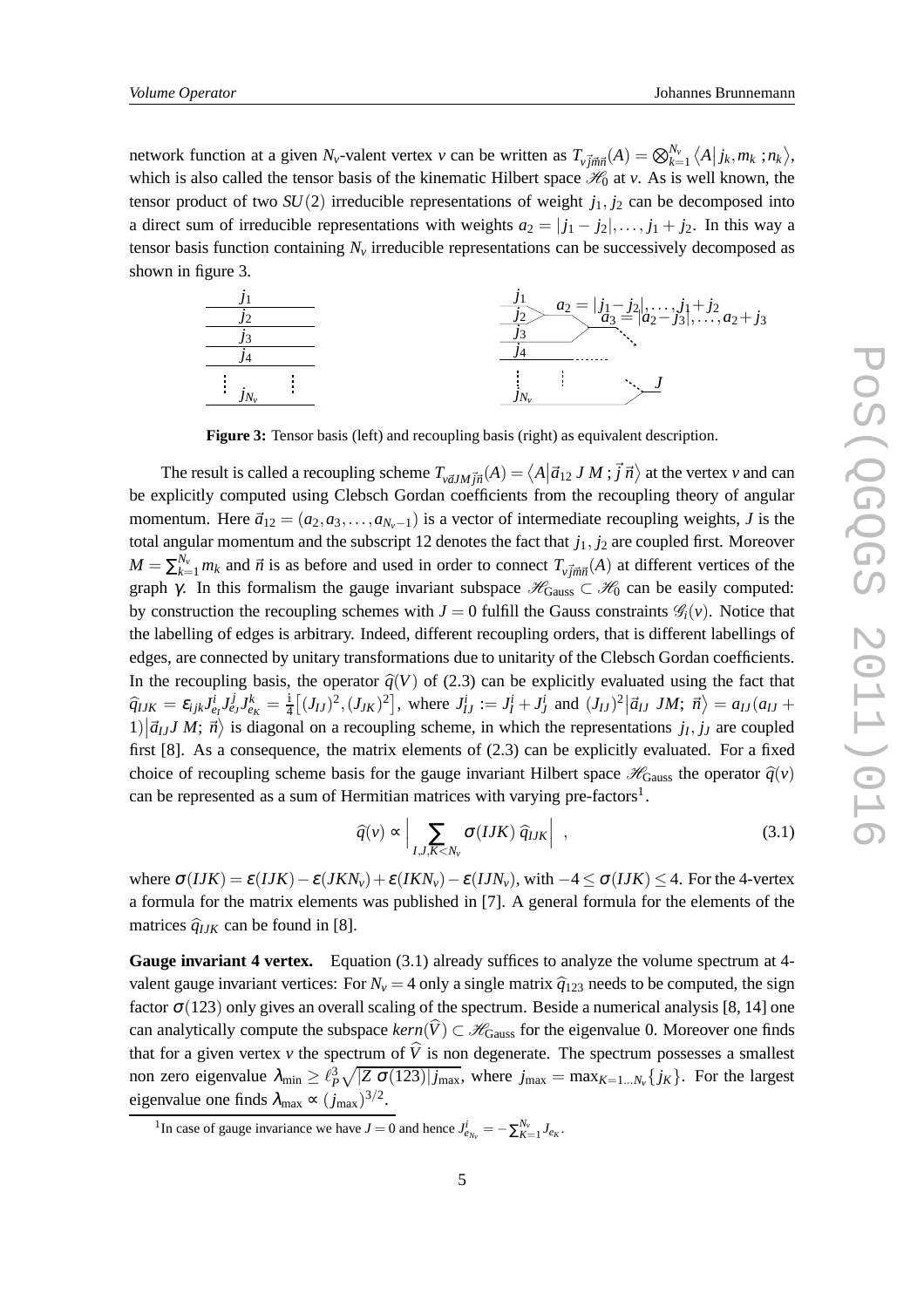#### **3.2 Arbitrary Valence: Sign Factor Combinatorics in Terms of Oriented Matroids**

For a general valence<sup>2</sup>  $N_v > 4$  an explicit computation of (3.1) is much more involved. We have already seen, that edge relabellings and analytic diffeomorphisms act unitarily on  $\mathcal{H}_0$  and thus on  $\mathcal{H}_{\text{Gauss}}$ . Hence we need to classify all diffeomorphism equivalence classes of embeddings of an  $N_{\nu}$ valent vertex *v* into  $\Sigma$ . Each such class is described by a set  $\vec{\sigma}$  of sign factors  $\vec{\sigma} := {\{\sigma_{IJK}\}}_{I,J,K \le N_\nu}$ , which is diffeomorphism invariant by construction. However the signs  $\sigma(IJK)$  are not invariant under edge-relabelling ( $\equiv$  permutation of edge labels): each orbit of  $\vec{\sigma}$  under the permutation group  $\mathscr{P}_{N_v}$  over  $N_v$  elements gives one presumably distinct volume spectrum. As we will show in this section, the classification of all such permutation equivalence classes of sign factors is a highly non-trivial combinatorial task. As it turns out [15], the solution corresponds to a classification of all oriented matroids [2] of rank 3.

**Linear Dependence of Vector Configurations.** In order to describe the sign factor properties, we now give an abstract combinatorial description of linear dependencies among vector configurations in  $\mathbb{R}^3$ . Given a sorted<sup>3</sup> set  $E = (\mathbf{e}_1, \dots, \mathbf{e}_N) \subset \mathbb{R}^3$  of *N* vectors, we define its family  $\mathscr{B}$  of *oriented bases* by  $\mathscr{B} = \{B = (\mathbf{e}_I, \mathbf{e}_J, \mathbf{e}_K)_{I \le J \le K} \subseteq E : B \text{ spans } \mathbb{R}^3\}$ . For every set  $S \subseteq E$  a basis orientation  $\chi_{\mathscr{B}}$ :  $S \rightarrow \{0,\pm 1\}$  is defined as  $\chi_{\mathscr{B}}(S) = 1$  or − 1 iff  $S \in \mathscr{B}$  and 0 if  $S \notin \mathcal{B}$ . The map  $\chi_{\mathcal{B}}$  is also called chirotope in the literature. The notion of positive or negative sign of a basis orientation is subject to a choice. For  $N = 5$  on the left in figure 4 we have  $\mathscr{B} = \{(123), (124), (134), (135), (145), (234), (235), (245)\}\$ , and  $\chi_{\mathscr{B}}(B) = \pm sgn(\det B)$ , with  $\chi_{\mathscr{B}} = \pm (+,+,-,-,-,+,+,+)$ . To fix the sign in front corresponds to our choice of positive orientation (right or left handed) of a dreibein.

Equivalently we may characterize the vector configuration in figure 4 in terms of its set  $\mathscr C$ of *signed circuits*, where  $\mathscr{C} := \{ C \subseteq E : C$  is minimum linear dependence  $\}$ : Given a set  $C \subseteq E$ with cardinality  $N_C$ , we say that  $C = \{e_{K_1}, \ldots, e_{K_{N_C}}\}$  is a linear dependence if there exists a set  $(\lambda_1, \ldots, \lambda_{N_C}) \in \mathbb{R}^{N_C}$ , such that  $0 = \sum_{n=1}^{N_C} \lambda_n \mathbf{e}_{K_n}$ . *C* is a minimum linear dependence if  $\lambda_n \neq 0 \ \forall n$ and if *C* does not contain dependent subsets. Then we can write *C* in terms of its signed subsets:  $C = \{C^+, C^-\}$ , where  $C^{\pm} := \{e_{K_n} : \lambda_n \geq 0\}$ . Moreover we define the support<sup>4</sup> supp  $C =$ *C* := *C*<sup>+</sup> ∪*C*<sup>−</sup>. Now given a signed circuit *C* ∈  $\mathscr C$  we define for every *S* ⊆ *E* a map sgn<sub>*C*</sub> : *S* →  $\{0, \pm 1\}$  as  $sgn_{C}(e_{K}) = \pm 1$  iff  $e_{K} \in C^{\pm}$  and 0 else. This classification is again defined only up to a global sign: Indeed it must hold that  $(-C)^{\pm} = C^{\mp}$ . Hence if  $C = \{C^{+}, C^{-}\}\in \mathscr{C}$  then also  $-C := \{-C^+, -C^-\} = \{C^-, C^+\} \in \mathscr{C}$ . For the example of figure 4 one finds  $\mathscr{C} = \{\pm C_1, \pm C_2, \pm C_3\}$ with  $C_1 = \{ \{123\}, \{4\} \}$ ,  $C_2 = \{ \{12\}, \{5\} \}$  and  $C_3 = \{ \{35\}, \{4\} \}$ .

As it turns out, the two descriptions of the vector configuration in terms of oriented bases  $\mathscr{B}$  and signed circuits  $\mathscr{C}$  are equivalent: For every  $B \in \mathscr{B}$  and for every  $e \in E \setminus B$  there is a *unique*  $\pm C \in \mathscr{C}$  such that  $B \cup \{e\} \subseteq \underline{C}$ . Given two bases  $B_1, B_2 \in \mathscr{B}$  with  $B_1 = (e_I, e_M, e_N)$ ,  $B_2 = (e_L, e_M, e_N)$ there exists a  $\pm C \in \mathcal{C}$  with  $B_1 \cup \{e_L\} = B_2 \cup \{e_I\} \subseteq \underline{C}$ . Then the following identity holds [2]:

$$
sgn_C(\mathbf{e}_I) \; sgn_C(\mathbf{e}_L) = \chi_{\mathcal{B}}(B_1) \; \chi_{\mathcal{B}}(B_2) \tag{3.2}
$$

<sup>&</sup>lt;sup>2</sup>Which is essential in order to describe graph changing operators such as the Hamilton constraint operator.

<sup>&</sup>lt;sup>3</sup>With respect to an arbitrarily chosen label set.

<sup>&</sup>lt;sup>4</sup>By construction  $\underline{C} = -C$ .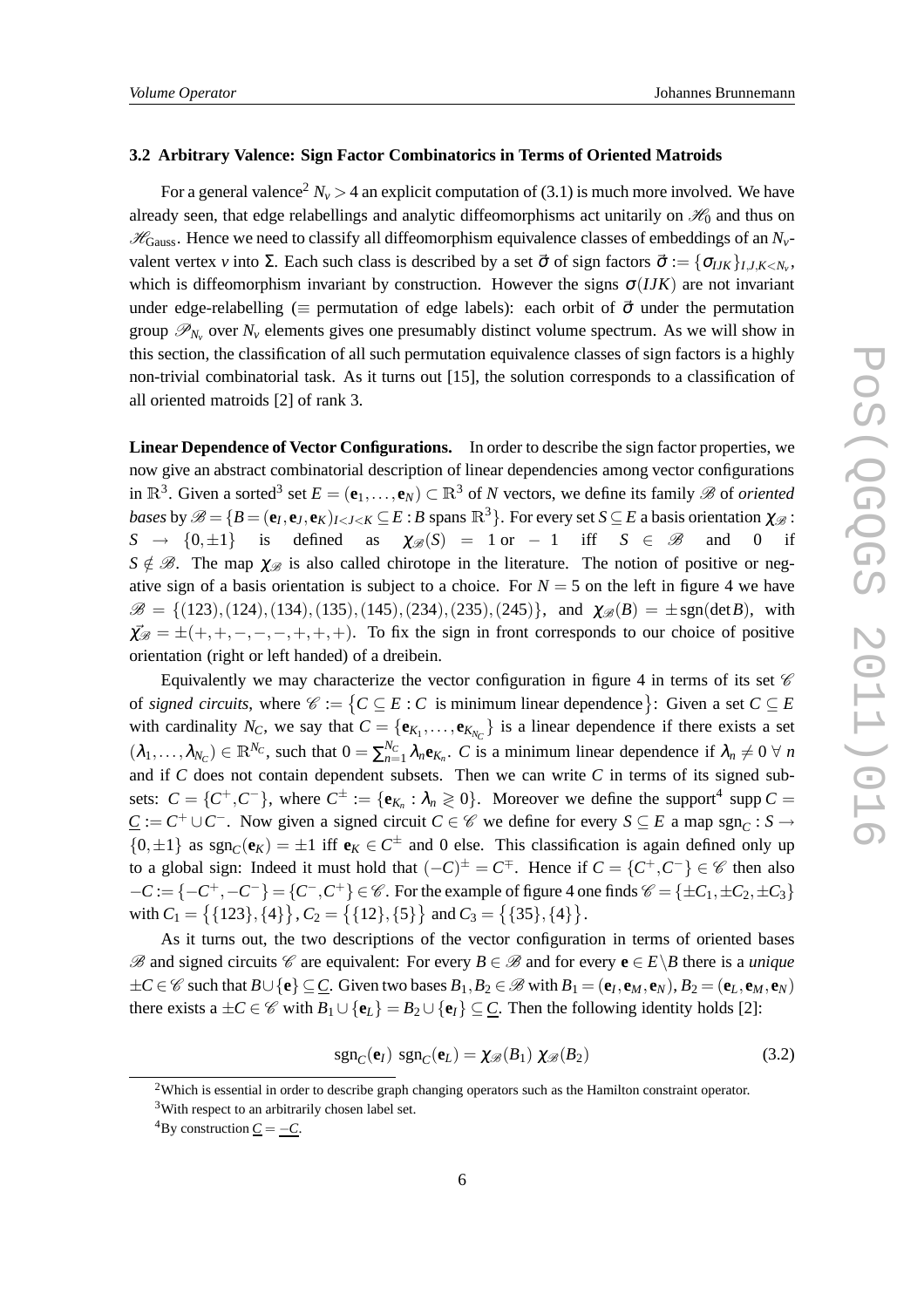

**Figure 4:** Oriented matroid combinatorial framework. Left: vector representation of  $\mathcal{M}$ . Right: graph representation of  $M$ . Throughout the text we use the shorthand  $K \equiv e_K$ .

Using (3.2) one can convert between the two descriptions of a vector configuration. Notice that the formalism described here can be easily generalized to vector configurations in <sup>R</sup>*<sup>N</sup>* with *arbitrary*  $N > 0$ .

**Definition of an Oriented Matroid.** The definition outlined so far gives rise to the definition of an oriented matroid: A family  $\mathscr C$  of signed subsets  $C$  of a finite ground set  $E$  is called the set of signed circuits of an oriented matroid  $\mathcal{M} = (E, \mathcal{C})$  if the circuit axioms  $(C0) \dots (C3)$  hold:

(*CO*) Non emptiness:  $0 \notin C$ <br>(*C*1) Symmetry:  $C = \mathscr{C} = -\mathscr{C} \Leftrightarrow \pm C \in \mathscr{C}$ (*C*2) Incomparability:  $\underline{C_1} = \underline{C_2} \Leftrightarrow C_1 = \pm C_2 \forall C_1, C_2 \in \mathscr{C}$ <br>(*C*3) Elimination:  $\forall C_1, C_2 \in C$  with  $C_1 \neq \pm C_2$ :  $\forall \mathbf{e} \in C$ (*C*3) Elimination:  $\forall C_1, C_2 \in C$  with  $C_1 \neq \pm C_2$ :  $\forall$  **e**  $\in C_1^+ \cap C_2^- \exists C_3 \in \mathcal{C}$ :  $C_3^{\pm} \subseteq \{C_1^{\pm} \cup C_2^{\pm}\}\backslash{\{\mathbf{e}\}}$ 

A similar definition  $\mathcal{M} = (E, \mathcal{B})$  of  $\mathcal{M}$  can be given in terms of its oriented bases  $\mathcal{B}$  [2, 15]. Notice that the definition of an oriented matroid is purely combinatorial. In particular it does not refer to a vector configuration any more. Indeed, a vector configuration can be understood as a realization of an abstract combinatorial oriented matroid  $\mathcal M$  in terms of vectors [2]. However as it turns out there there are far more realizations, all of which can be commonly described by oriented matroids. This aspect will be further discussed in section 5.

**Results for**  $\hat{V}$ **.** Using the oriented matroid framework one can compare numerical results [15] on possible sign factor configurations  $\vec{\sigma}$  to results in the oriented matroids literature [16, 17]. A summary is given in table 1. Column 3 shows the number of possible  $\vec{\varepsilon} := {\varepsilon_{IJK}}_{I,J,K \le N_\nu}$  con-

| $N_{\rm v}$  | $#$ triples | # $\vec{\epsilon}$ ( $N_v$ ) sprinkled | $\# \vec{\epsilon}$ perm. | # $\vec{\sigma}$ configs | # realizable reor. |
|--------------|-------------|----------------------------------------|---------------------------|--------------------------|--------------------|
|              |             |                                        | equiv. classes            |                          | equiv. classes     |
| 3            |             |                                        |                           |                          |                    |
| 4            | 4           | 16                                     | Ć                         |                          |                    |
| 5            | 10          | 384                                    | 4                         | 4                        |                    |
| 6            | 20          | 23 808                                 | 41                        | 39                       |                    |
| $\mathbf{r}$ | 35          | 3 486 720                              | 706                       | 673                      |                    |

**Table 1:** Sign factor combinatorics for 3–7-valent non-coplanar vertices, corresponding to the classification of uniform rank 3 oriented matroids.

figurations obtained from sprinkling points on the unit sphere using Monte Carlo methods [14]. Column 4 shows the number of equivalence classes if the  $N_v$ -element permutation group  $\mathscr{P}_{N_v}$  is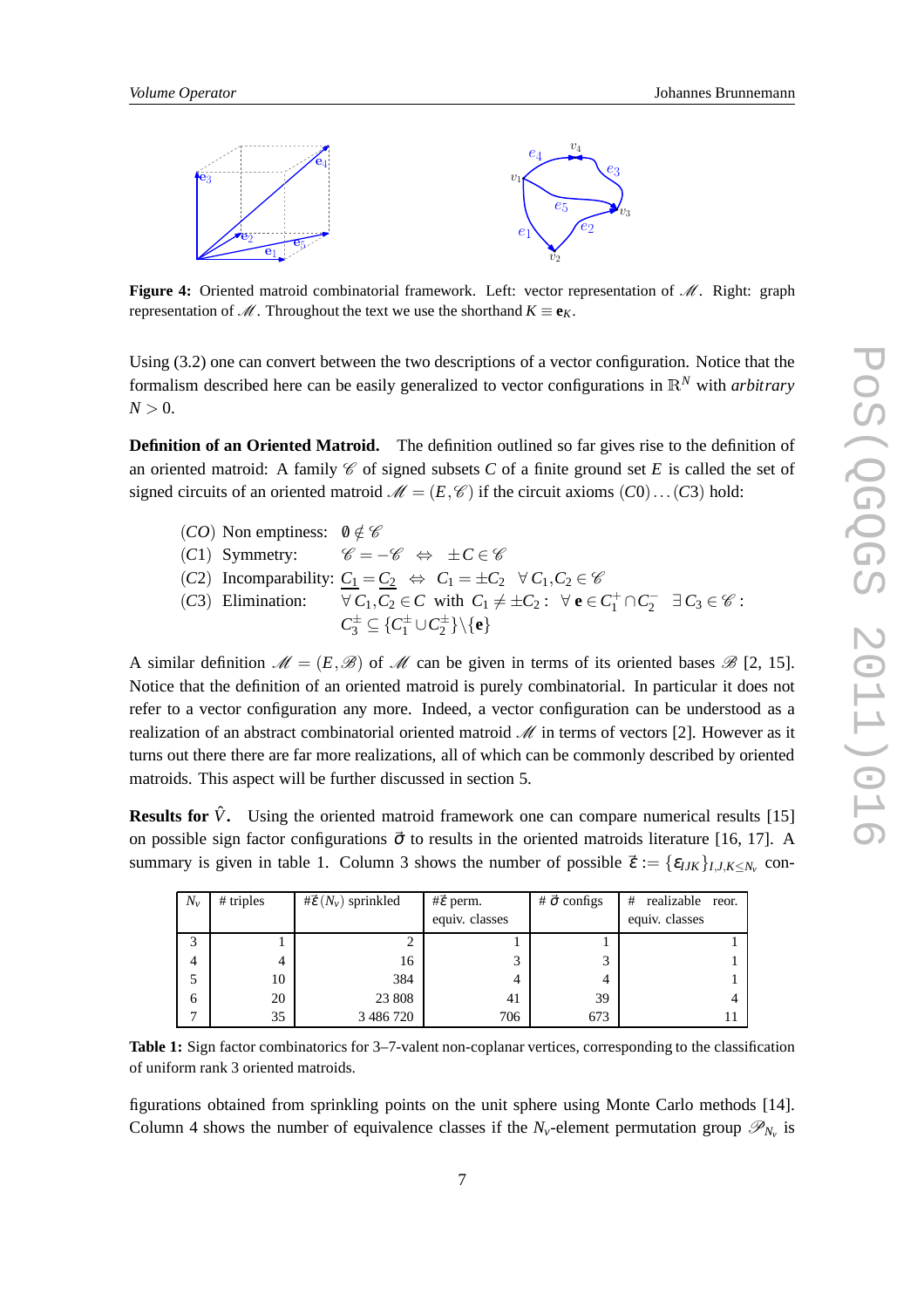factored out. Column 5 shows the corresponding number of  $\vec{\sigma} := {\{\sigma_{IJK}\}_{I,J,K < N_v}}$ - configuration for a gauge invariant  $N_v$ -valent vertex. Column 6 gives results from [16]: there the reorientation of single elements is additionally factored out from the permutation equivalence classes. For a vector configuration, this can be understood as the flipping of one vector at the origin to its negative direction. By factoring out this additional symmetry, one obtains column 6 from column 4. However, for the case of a *Nv*-valent vertex *v* reorientation does not mean reorientation of an edge. Rather it means [15] that the tangent of an edge *e* adjacent to *v* is replaced by the tangent of a different edge  $e'$ . Hence the spectrum of  $\hat{q}_v$  of equation (3.1) is *not invariant* under reorientations. It is only invariant under label permutations. Therefore the number of distinct spectra of  $\hat{q}_v$  at a given vertex *v* is given by the number of permutation equivalence classes of the sign factors  $\vec{\sigma}$ .

# **4. Spectral Properties**

Having both at hand, matrix elements from recoupling theory and sign factors from oriented matroid theory it is possible to numerically compute the volume spectrum for all non diffeomorphically embedded vertices *v* with *arbitrary* valence  $N_v$ . As an example, results from [14] for  $N_v = 5$ are given in figures 5 and 6. Notice that we only have 3 non-trivial spectra (labelled by the  $\vec{\sigma}$ -index 0,1,2), because one  $\vec{\sigma}$  sign configuration at a vertex (the one where all tangent vectors have the same relative orientation) is always trivial.



**Figure 5:** Histograms for each sigma configuration  $\vec{\sigma}$  at the generic (gauge invariant) 5-vertex up to  $j_{\text{max}} = 25/2$ .



**Figure 6:** Smallest non-zero eigenvalues  $\lambda_{\min}$  at the (gauge invariant) 5-vertex

Figure 5 shows the volume spectrum for the generic gauge invariant 5-vertex. Here 'generic' means excluding co-planar edges. We use the notation  $\vec{\sigma} := (\sigma_{123}, \sigma_{124}, \sigma_{134}, \sigma_{234})$ . The green color is for  $\vec{\sigma}_0 = (2,2,2,0)$ , the blue is for  $\vec{\sigma}_1 = (2,0,0,0)$  and the purple for  $\vec{\sigma}_2 = (2,2,4,0)$ . Each histogram has 512 bins. As it is obvious from the figures, the permutation equivalence class of the sign factors  $\vec{\sigma}$  determines the overall shape of the spectrum at a given vertex. In particular the presence of a smallest non-zero eigenvalue  $\lambda_{\text{min}}$  (volume gap) depends on the sign factors. This can be already seen for  $N_v = 5$  in figure 6, where we find  $\lambda_{min}$  increasing, decreasing or constant as the maximum spin  $j_{\text{max}}$  at the vertex is increased.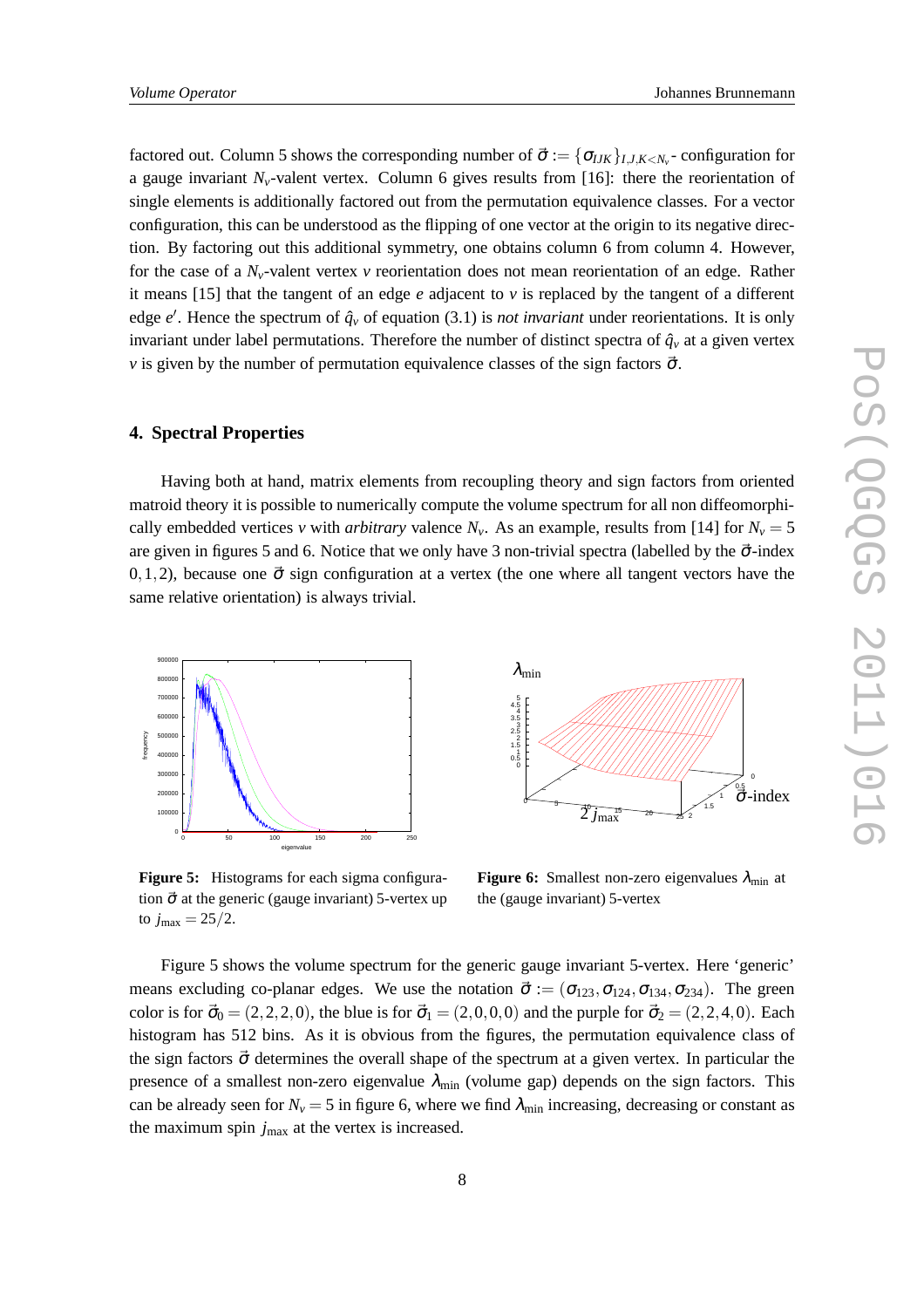# **5. Conclusions & Outlook**

Although technically involved, the spectrum of the volume operator of LQG is accessible for a complete numerical study. As it turns out, embedding properties of vertices determine the spectral properties, in particular the presence of a volume gap depends of the permutation equivalence class of signs. Taking the volume spectrum as fundamental this implies that the volume spectrum contains (spatially diffeomorphism invariant) geometric information of the tangent space at a vertex *v*. First steps towards a numerical study of the volume spectrum have already been performed in [14, 15] for non co-planar (all triples of edge tangent linearly independent  $\equiv$  uniform underlying oriented matroid) vertices. However in the oriented matroid literature [16, 17] sign data is also available for non uniform oriented matroids, that is vertices with several co-planar triples of edge tangents. Hence the spectral analysis of the volume operator needs to be extended to these cases. Having this at hand semiclassical results for the volume spectrum [11, 18], which had been restricted to only a few vertex embeddings, can now be checked in full generality.

As we have mentioned above, the abstract concept of an oriented matroid  $\mathcal{M}$  has distinct realizations apart from a vector configuration. From the LQG view point the most interesting case is the realization of M in terms of a directed graph  $\gamma$  instead of a vector configuration in  $\mathbb{R}^N$ . The ground set *E* of  $\mathcal{M}$  is then given by the set  $E(\gamma)$  of edges, the set  $\mathcal{C}$  of signed circuits (min. linear dependencies) is identified with the set of cycles in the graph. The set  $\mathscr B$  of oriented bases (spanning subsets) is identified with the set of spanning trees of  $\gamma$ . The dimension *N* of  $\mathbb{R}^N$  in the vector representation gives the cardinality of elements  $B \in \mathcal{B}$ , called the rank of M. In the case of a directed graph  $N+1$  is the number of vertices of the corresponding directed graph. As an example, the vector realization of an oriented matroid of rank 3 as well as its corresponding realization as a directed graph with 4 vertices are given in figure 4 .

As it has been explained in the introductory lectures for LQG, the construction of the kinematical Hilbert space  $\mathcal{H}_0$  rests on the projective limit among a label set consisting of embedded directed graphs. Here a completely new perspective towards a rigorous combinatorial formulation of LQG is opened by the oriented matroid framework, if we can describe this projective limit in terms of a projective limit among oriented matroids. Generalizations of the matroid framework to infinite ground (edge-) sets have already been investigated in the mathematics literature [19].

This analysis has the potential to shed light on the question, if the duality between graphs (topology) and vertices (local embedding) has deeper implications for quantum gravity. This will be subject to future research.

## **6. Acknowledgments**

The author is grateful to the organizers of this stimulating school for giving him the opportunity to present his work in a lecture. Furthermore the author is grateful to D. Rideout for a long term fruitful collaboration. This work has been supported by by the Emmy-Noether-Programm (grant FL 622/1-1) of the Deutsche Forschungsgemeinschaft. The numerical results were generated using the facilities of the Shared Hierarchical Academic Research Computing Network (SHARC-NET:www.sharcnet.ca). The author also thanks the team of XRG for support of this work and the anonymous referee for helpful comments.